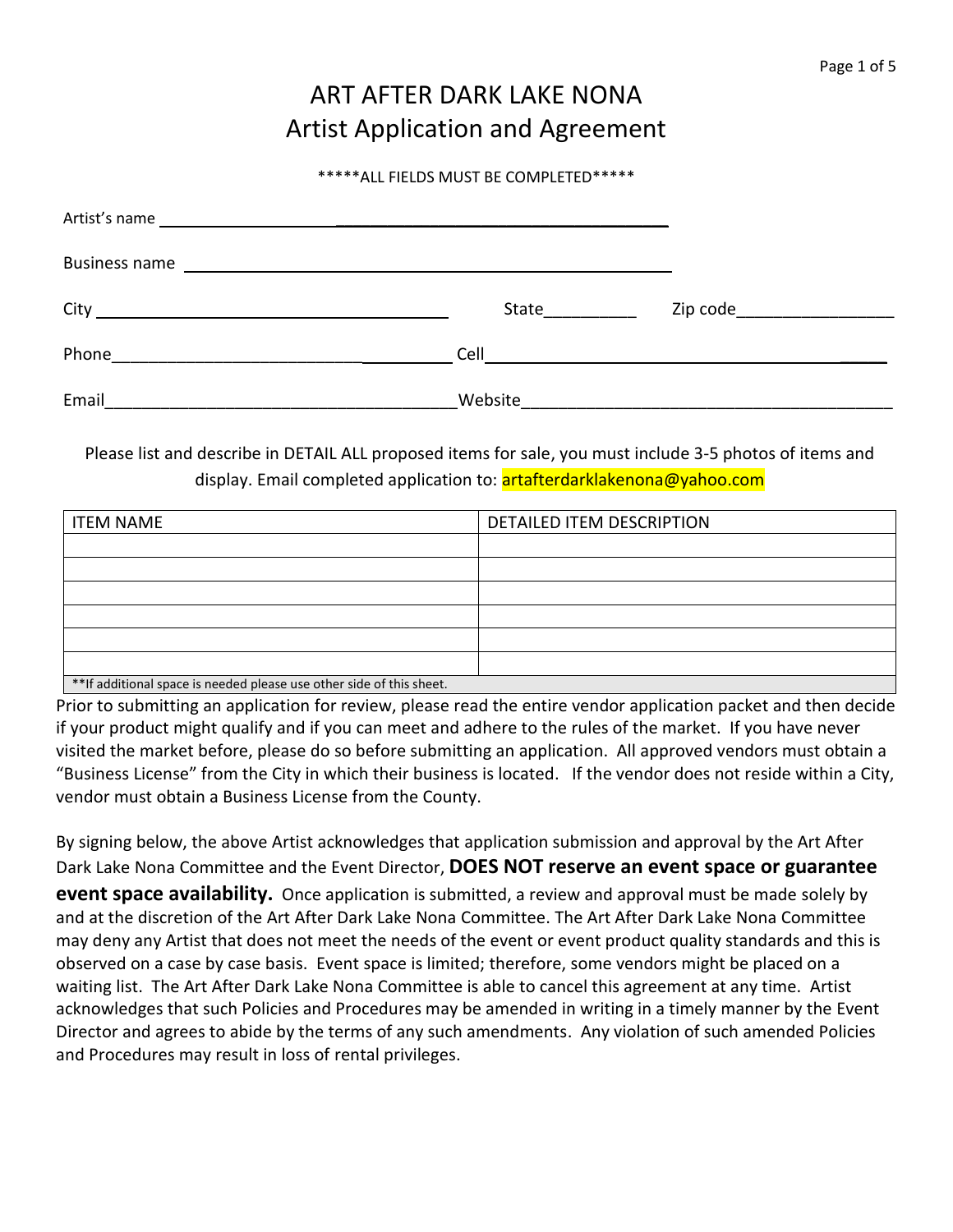#### **Hold Harmless/Indemnification/Copyright Agreement**

Artist shall indemnify and hold harmless RTP Productions and Tavistock Development Company from and against any and all liability, claims, demands, damages, expenses, fees, fines, penalties, suits, proceedings, actions and costs of actions, including attorney's fees for trial and on appeal, of any kind or nature arising out of or in any way connected with this Contract or Artist's use of the space(s), sale of goods or conduct of business by Artist, its agents, servants, employees, customers, patrons or invitees or any act or omission of Artist, its agents, servants, employees, customers, patrons or invitees.

Artist is responsible for all monies collected from the sale of Artist's goods plus collecting and reporting of sales tax. RTP Productions, Tavistock Development Company and Event staff/Official Sponsors are in no way responsible for any lost or stolen monies or items.

Artist assumes all costs arising from the use of patented, trademarked, or copyrighted materials, equipment, devised, processes, or dramatic rights used on or incorporated in the conduct of any Artist at or related to its operations at the Event; and Artist agrees to indemnify and hold harmless RTP Productions, Tavistock Development Company, and Event staff/Official Sponsors from all damages, costs and expenses in law or equity for or on account of any patented, trademarked, or copyrighted materials, equipment, devices, processes, or dramatic rights furnished or used by Artist in connection with this Agreement and will defend RTP Productions, Tavistock Development Company, and Event staff/Official Sponsors from any such suit or action, regardless of whether it be groundless or fraudulent.

This Agreement has been entered into in Orange County, Florida and shall be construed in accordance with the laws of Florida and venue for any action arising from this Agreement shall be Orange County, Florida.

Signature below indicates that Artist has carefully read and understands all of the above terms and requirements and the **attached as Exhibit "A",** Art After Dark Lake Nona Policies and Procedures, and incorporated herein by reference, and that any violation of such may result in loss of Art After Dark Lake Nona rental privileges.

Artist Signature

Print name \_\_\_\_\_\_\_\_\_\_\_\_\_\_\_\_\_\_\_\_\_\_\_\_\_\_\_\_\_\_\_\_\_\_\_Date\_\_\_\_\_\_\_\_\_\_\_\_\_\_\_\_\_\_\_\_\_\_\_\_\_\_\_\_\_\_\_\_\_\_\_\_\_\_

All booths are 10' x 10'. Rent is  $$27$  per booth per week. Rent is collected each week at the event by the Event Manager. If paying by check, please make checks payable to **RTP Productions**. **A \$30 fee WILL be imposed for returned checks and the vendor privilege of this form of payment will be discontinued.** Credit cards are not accepted.

If approved as a vendor by the Art After Dark Lake Nona Committee, a representative will send the load in instructions to the email address provided on your application.

| *****To be filled out by authorized Event personnel only***** |  |  |
|---------------------------------------------------------------|--|--|
|                                                               |  |  |
|                                                               |  |  |
|                                                               |  |  |
|                                                               |  |  |
|                                                               |  |  |
|                                                               |  |  |
|                                                               |  |  |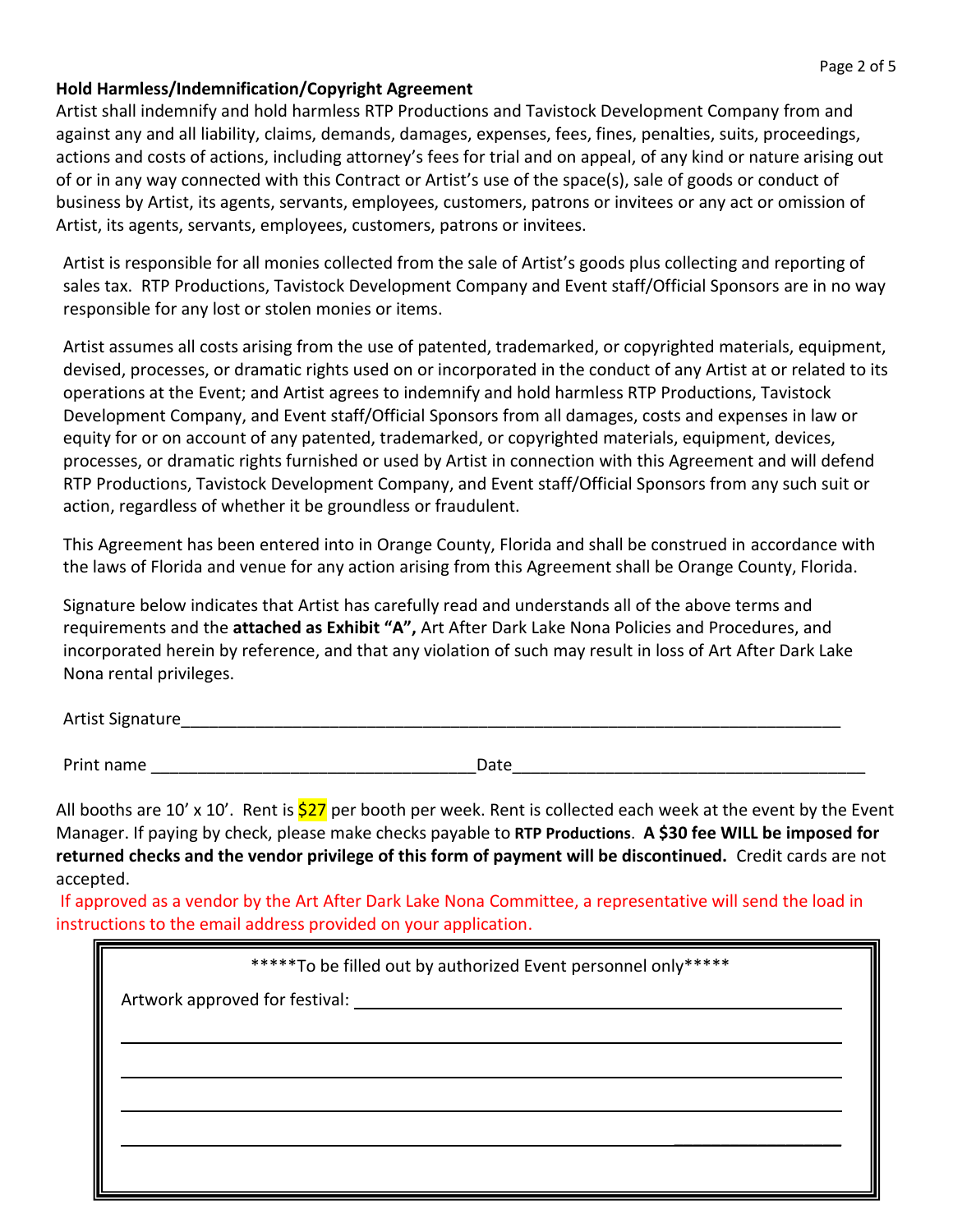# **Exhibit "A"**

# Art After Dark Lake Nona Show Event Policies and Procedures

\*\*\*Initials in the spaces provided in the following sections indicate that the Artist has carefully read and understands each section\*\*\*

# **PART I**

#### **GENERAL EVENT PARAMETERS**

- $\triangleright$  The Art After Dark Lake Nona Committee is responsible for the recruitment of Artists, distribution and explanation of Event policies and procedures, approval of artwork for Art After Dark Lake Nona, assigning spaces and executing Artists agreements. The Event Staff is responsible for the day-to-day operations of the Event and shall be Artist's point of contact for questions and issues that arise during the Event. **The Event Staff may move any Artist booth at any time for any reason.** The Event Staff reserves the right to determine whether proposed artwork meets the Event objectives and criteria for participation.
- $\triangleright$  All items for sale must be approved by the Art After Dark Lake Nona Committee prior to Artist's use of space at the Art After Dark Lake Nona**.** Artist is given a non-exclusive right to sell such items and in no way does the Stroll Committee's approval constitute granting of an exclusive right to sell such items. The Event Staff may increase or decrease the size of the Event in its sole discretion for reasons including but not limited to staffing, traffic issues, set-up/loading issues, and clean-up costs.
- ➢ \_\_\_\_\_The size of rental spaces available are 10' X 10'. The rental fee for booth space is **\$27** per event, tax included. The Event Staff determines where each Artist is placed within the Event and may limit the number of spaces to be used by any one Artist. **No Artist space is permanent and may be moved or removed at any time by Event Staff.**

#### **SET-UP AND BREAK-DOWN/EVENT OPERATIONS**

- $\triangleright$  Setup is NOT permitted until all current fees and other monies owed, if any, have been paid to RTP. Vendors will have from 4:00pm until 5:30pm to load in their booth for set up. No Artist may enter the Event area to set up prior to 4:00pm unless Art After Dark Lake Nona Committee has approved such early entry to the Event.
- $\triangleright$  All booths must be completely set up to display at 6:00pm and stay open with complete set up until the close of event. If Artist breaks down early without permission from Event Manager, this may result in permanent dismissal from the Event. Artists must tear down tables and tents and pack all supplies before getting their vehicle. Whenever the vehicle is in motion within the designated event area going either forwards or backward, an escort must be within 12 feet of the vehicle to clear the path of patrons, pets and other Artists booths. When in designated Event area, Artist should drive no faster than walking speed, about 4 miles per hour.
- ➢ \_\_\_\_\_Artist must unload their vehicle completely, then they must park their car in the designated Artists area. (Vendors should not park in the parking garage) After the close of the market, all vendors should pack their vendor booths completely including tent prior to retrieving their car.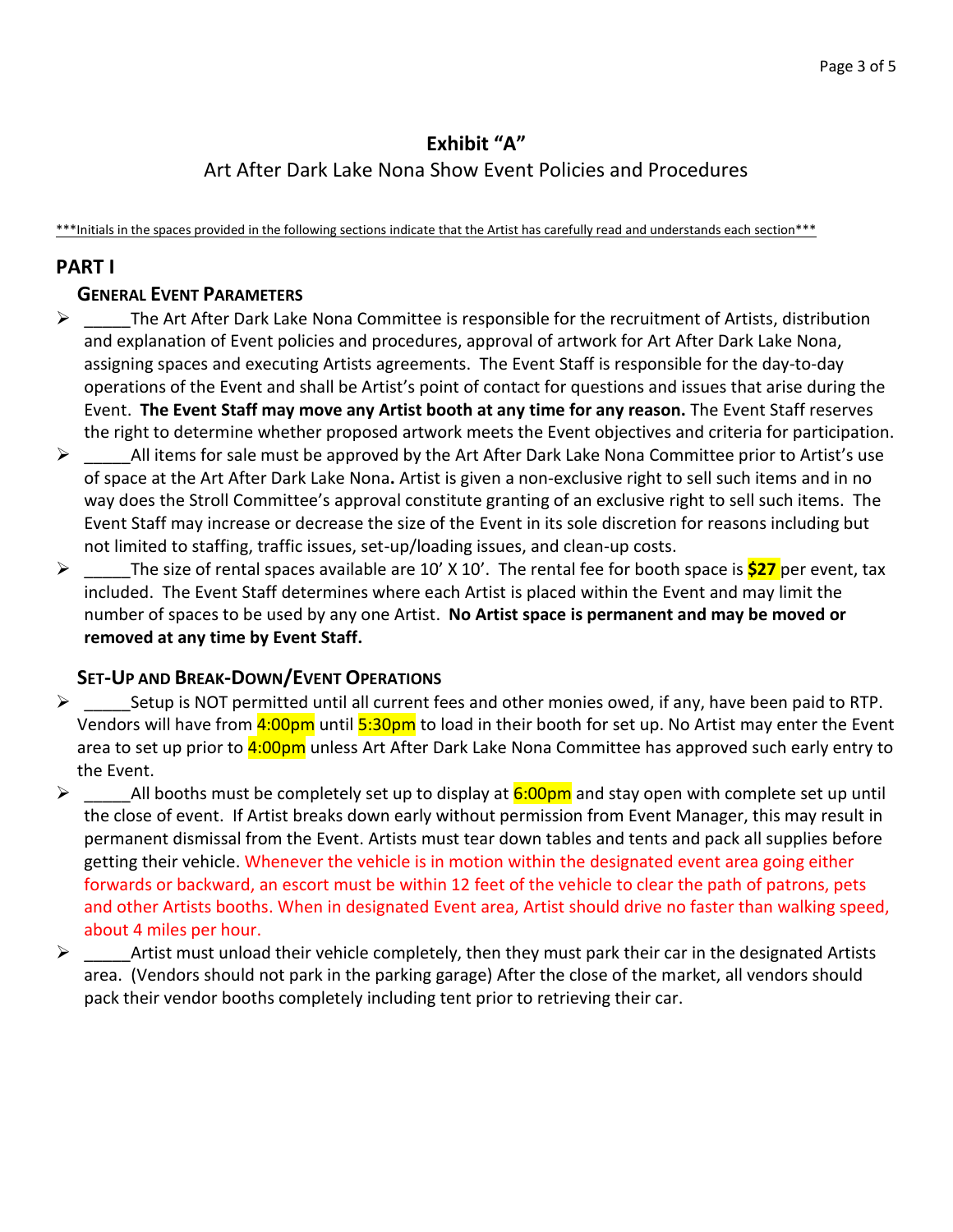# **PART II**

#### **MANDATORY**

- $\triangleright$  Artist must bring heavy duty trash bags to bag their garbage, securing bags properly at the end of the day and disposing trash using an appropriate method that follows city, county and state health code for waste disposal. If a method is not readily available, the Artist MUST contact the Event Staff.
- $\triangleright$  Artists are responsible for all set up materials including, but not limited to, tents, tables, umbrellas, chairs, signage and tablecloths. The Art After Dark Lake Nona Event **requires vendor to use a tent** unless prior approval from the Committee is received. **All tables must be covered with fitted tablecloths so no table legs show.** Tents used must comply with Orange County Code provisions regarding tent usage.
- $\triangleright$  Signage must be properly displayed with Artist's business name by either an easel, A-frame, or hung securely on tent structure. **No signs shall be on the ground (except A-frame signs) or leaning against tent structure or disrupting foot traffic or pathways.** Hand written signs are only permitted on a dry eraser board or chalkboard. Event Staff has the right to ask Artist to change signage at any time to meet these requirements.
- $\triangleright$  Artist shall maintain their booths in a neat, organized manner, free from clutter.
- ➢ \_\_\_\_\_All Artists are required to have a plastic drop cloth or tarp for possible sudden rain. **20 Lb. weights PER LEG are also mandatory**. At no times are any stakes to be used to secure tents **(see for detailed instructions PART IV INCLEMENT WEATHER).**
- $\triangleright$  Collection of sales tax, when required by the State, is the responsibility of the Artist.

#### **PART III**

#### **PHOTOGRAPHS/VIDEO/LOGOS**

- $\triangleright$  Artist gives consent to Art After Dark Lake Nona to photograph or video any Artists or Artist artwork for the use of advertising or promotion of the Event. All images will become the property of The Art After Dark Lake Nona.
- $\triangleright$  The Art After Dark Lake Nona logos and images may not be used for any purpose without the written consent of the Event Staff and the Art After Dark Lake Nona Committee.

#### **ENFORCEMENT OF RULES**

- $\triangleright$  Violation of any general public safety rules or Event policy listed in this Agreement by Artist or Artist's staff or exhibition of improper behavior may result in termination of event participation. Artist shall generally be given a written warning as a courtesy from the Event Staff of any such violation but is not required prior to termination. The Event Director and/or Event Staff may remove the Artist if such violation(s) occur without warning.
- $\triangleright$  \_\_\_\_\_\_\_\_\_\_Artists shall conduct themselves in a courteous and professional manner with other Artists, Event personnel and Event patrons. Failure to do so is cause for immediate removal from the Event. Under NO circumstance may any Artist approach another Artist to discuss Artist's activities, or operational issues. ALL concerns or complaints must be made to Event Staff on duty.

#### **PART IV**

#### **INCLEMENT WEATHER**

The Event Director and Event Staff's prime concern is safety during bad weather conditions, such as wind, rain, and lightning. The following policies will be enforced each day of the event. It is understood that the prime concern for the Artist is the preservation of artwork, thus the following policies have been established. The Event Staff will use his/her best judgment based on visual conditions, media weather radar, and other managers in surrounding areas to assess whether or not the Event shall remain open.

Lightning observed within a 10 mile radius of the Event calls for automatic closure of the Event.